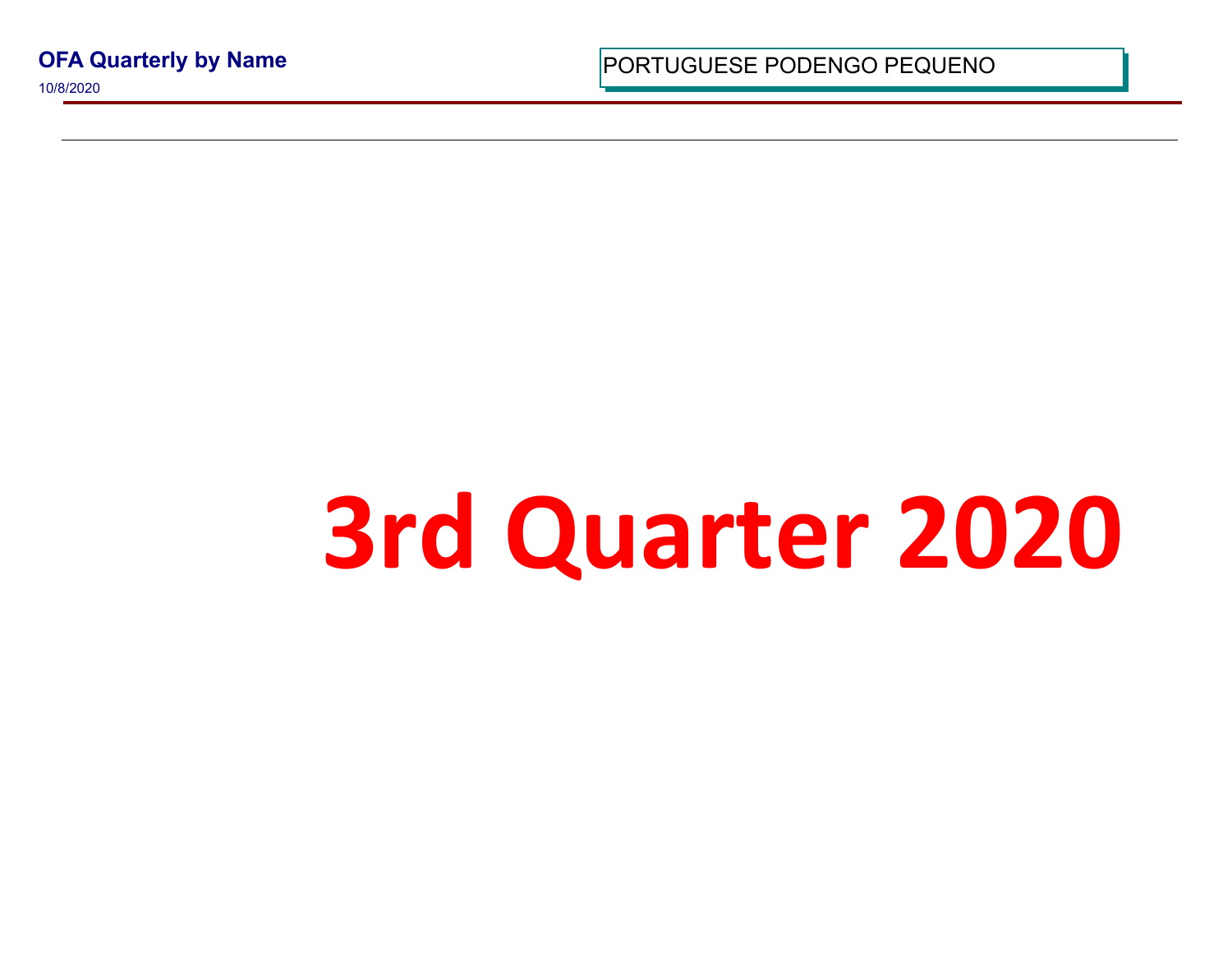|                     | <b>HIPS</b>                                              | Third qtr 2020                                                 |
|---------------------|----------------------------------------------------------|----------------------------------------------------------------|
| <b>OFA ID</b>       | <b>Name</b>                                              | <b>Application</b><br><b>Registration</b><br><b>Sex</b><br>Age |
| PPD-175G24F-VPI     | <b>BLACKSTAR CALENDAR GIRL</b>                           | 2171659<br>F<br>24<br>HP56199906                               |
| Prelim - EXCELLENT  | JOCKER DO VALE DE FERMEDO                                | 2165768<br>M<br>HP57961101<br>19                               |
| PPD-174G30F-VPI     | RAG'S & MONTVUE'S TO BAD SHE'S BAD                       | F<br>30<br>2165599<br>HP55715302                               |
| PPD-176G36F-VPI     | TEKO'S TWO FOR THE SHOW                                  | 2047169<br>F<br>HP54267101<br>36<br>CHIC 151902                |
| PPD-177G28F-VPI     | <b>TEKO'S WHIMSICALITY</b>                               | 2066395<br>F<br>HP55693501<br>28<br>CHIC 151903                |
| Prelim - GOOD       | WIDOW SWEET'S HAPPY HOBBIT RED HEADED<br><b>STRANGER</b> | 2165566<br>М<br>15<br>HP57987402                               |
|                     | <b>ELBOW</b>                                             | Third qtr 2020                                                 |
| <b>OFA ID</b>       | <b>Name</b>                                              | <b>Application</b><br><b>Registration</b><br><b>Sex</b><br>Age |
| PPD-EL37M34-VPI     | <b>GENGIBRE DE VIAMONTE</b>                              | 1945832<br>HP54209701<br>M<br>34                               |
|                     | <b>PATELLA</b>                                           | Third qtr 2020                                                 |
| <b>OFA ID</b>       | <b>Name</b>                                              | <b>Application</b><br><b>Registration</b><br><b>Sex</b><br>Age |
| PPD-PA167/30F/P-VPI | RAG'S & MONTVUE'S TO BAD SHE'S BAD                       | 2165599<br>F<br>HP55715302<br>30                               |
| PPD-PA168/36F/P-VPI | TEKO'S TWO FOR THE SHOW                                  | 2047169<br>F<br>HP54267101<br>36<br>CHIC 151902                |
| PPD-PA169/28F/P-VPI | <b>TEKO'S WHIMSICALITY</b>                               | F<br>2066395<br>HP55693501<br>28<br>CHIC 151903                |